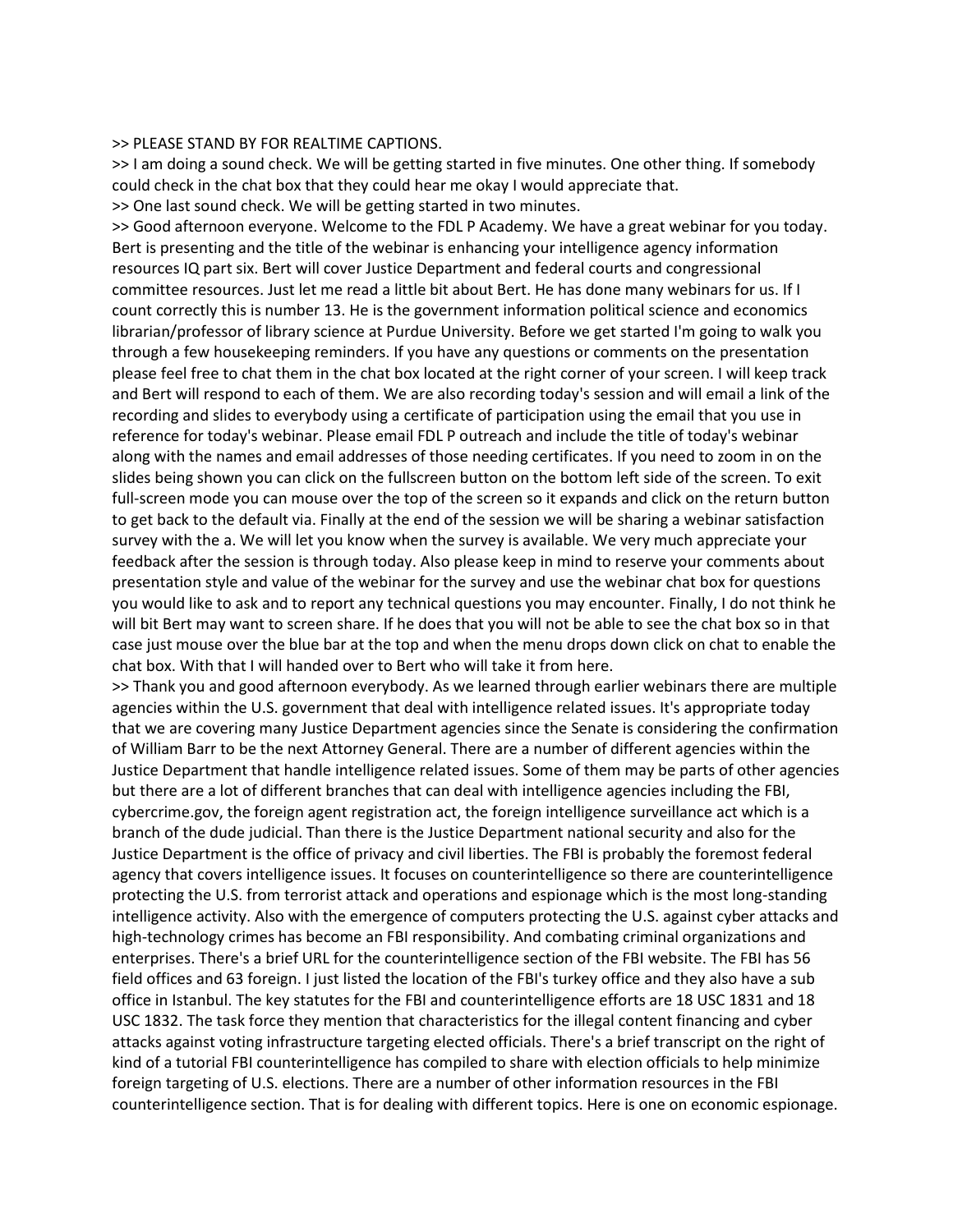In 1996 Congress passed the economic espionage act. Here are some things that you are encouraging businesses to do to address espionage from hostile foreign individuals or entities. It provides information for penalties particularly with social media and social networking that has also become an increasing area of emphasis. They put the sock on the Internet social networking risk. This provides different tips for trying to protect your information from a hostile actor. Within the FBI there's a counter proliferation center. This was established in 2011 and this is concerned with combating the spread of mass destruction and other technologies. This is for the chemical and radiological weapons. So here is an explanation of the FBI's role and it gives references to the relevant sections of the Code of Federal Regulations as well as executive orders. It also mentions that the counter proliferation and the director of intelligence providing expertise on these matters. To build a cohesive approach involving preventing this fusion within the U.S. checking out a potential facility that may be storing such weapons. Here is a provided legal deck of definition of a weapon of mass destruction and their weapon mention that it comes from 18 USC 2332. Then they explain what is the nature of this particular threat. Another good source they have documents and media. Some of the categories include counterintelligence counterterrorism and counterintelligence organized crime popular culture. Just a number of different things. So here is an example of something with counterintelligence. These are part of the FBI files on Julius Rosenberg. He was a Communist Party member who was convicted of passing nuclear secrets to the Soviet union. He was executed in 1953. Services the first six of 87 files on Rosenberg. These files can often be dozens or even hundred pages in length. It's just kind of an introductory section to one of these files on him. Here is a description from these files on the activity related to Rosenberg and individuals that he interacted with or been associated with as part of his activities. This is a link to Osama bin Laden's FBI file. This contains information prior to the 9/11 attacks so there are three parts. He was definitely on FBI radar prior to the attacks. So this is just an excerpt from one section of bin Laden's FBI file and here is information in 1980 he enforced and eat it and edicts authorizing the killing of Americans all over the world. It has criminal statutes he could be charged under if he were apprehended. Another section within the Justice Department is the computer crime and intellectual property section. They are responsible for implementing Justice Department strategies combating computer crimes in the U.S. and internationally. This explains the different things they deal. With the private sector this may require them to go to court they issued an opinion over whether Google had to comply with warrants issued by U.S. judges. There were two warrants to search Google accounts on the is suspected criminals. You Google refused to comply with the warrants. However the judge told them to comply. So that can some background on this particular ruling. Cybercrime also puts out various how-to guides. This is a guide called best practices for response and reporting of cyber incidents so one thing is just steps to take before cyber intrusion or attack occurs. This is also a report they prepared for creativity and enterprises. This was covering a two-year period so here is some of the contents of this. They talk about secret theft in the modern era and schemes to felicitate illicit trading of counterfeit goods and elicit content and they give examples of threats to consumer health and safety. Counterfeit personal care products and pharmaceuticals and also information about threats to security such as maintaining the integrity of supply chains critical infrastructures. This is another section from this particular report. I will give you some statistics on how many reports there are in various regions around the world. Another section within the Justice Department which is actually part of the national security is the foreign agents registration act. It was enacted in 1938 and required those who act as agents in a capacity to provide a periodic public information about the relationship with their foreign benefactors and funds they may expend to support their activities in the U.S. 28 CFR five is the legal authority for this statutes. This is a sample letter that they announced to somebody who inquired about some obligations they may have. The name of the actual organization was deleted for privacy reasons but this was a response to an email message this entity sense on September 6, 2008 concerning different laws and regulations. This is how you can search for documents. There are some things that you have to actually look at it the Justice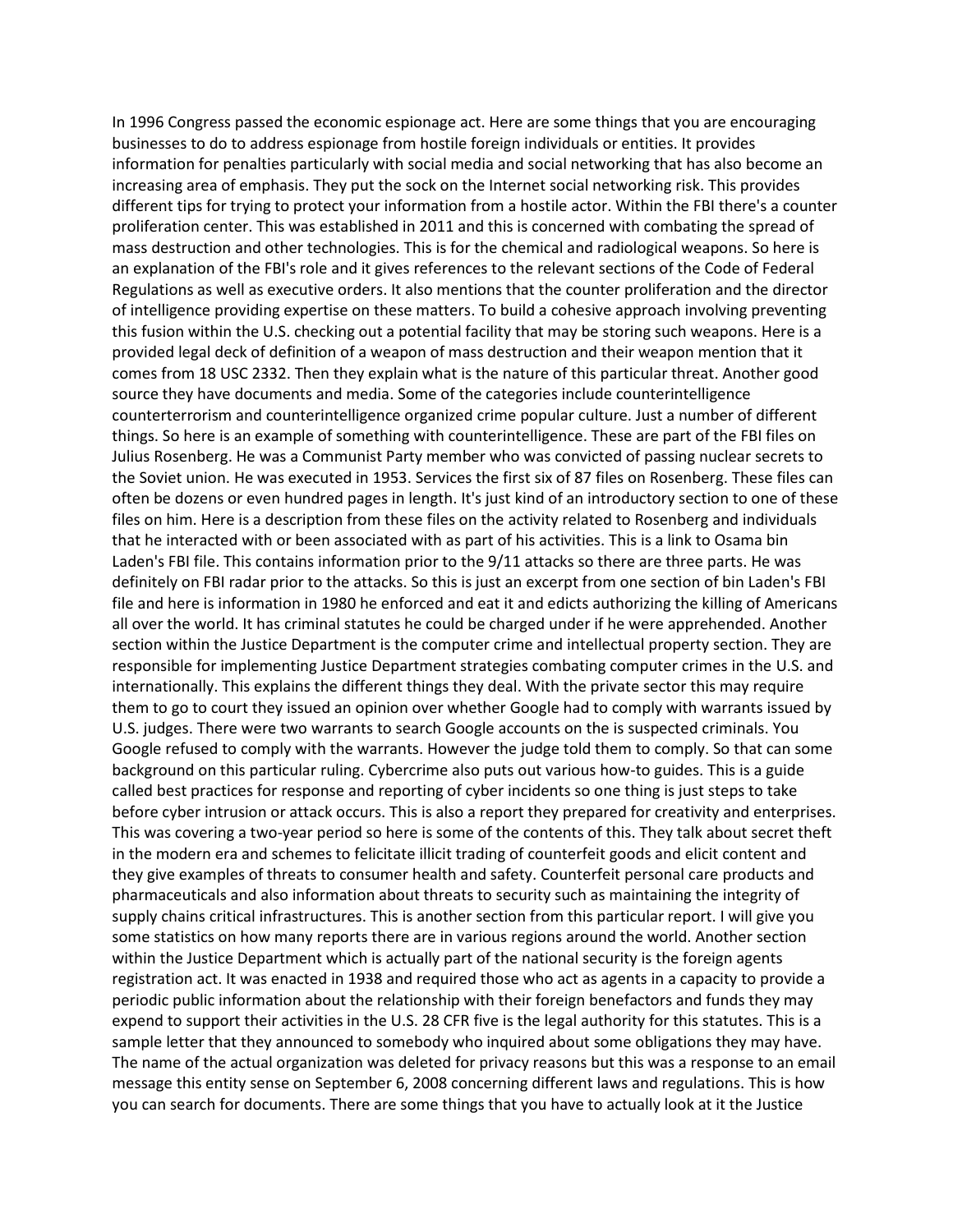Department. A significant percentage of the material on these individuals is available through this document search website so this is something that they received on November 14 last year. It was for the six-month period ending in October 31 last year. The name of the company is the China daily distribution Corporation. It tells for their physical address is. This provides a little bit more detail. This was a form submitted back in 1991 by the Korea trade promotion center which is a magazine and newsletter dealing with Korean business economic issues. That tells you where they were located at that time. And then it has additional information. This is the form that you have to fill out so it will have your basic things like name and registration number and address so this has some additional paperwork to fill it it includes information on how much money they spent and who it was distributed to. Than some other interesting things. Such as what kinds of materials they prepared to carry out their activities including electronic communications and social media URLs. Then you also have the list of where they distributed their informational materials. You will notice that libraries is one of the organizations listed on here. Then there is also a semi annual report that this office has to file with Congress so this is a section for the report for late 2017 and Atlas some specific firms who actually worked for Russian interests for instance this first one this law firm on Pennsylvania Avenue provides legal advice on foreign trade investment security in the energy industry and they spent 273 thousand for six months ending November 30 of this year. If you have other reports going back to 1942. As I mentioned these reports come out twice a year. Then there is the foreign intelligence court. This was developed in 1978. This is for forms of investigative action for foreign intelligence purposes. As I mentioned as established by this act in 1978 codified in 1801 to 1880 5C. The court based in Washington, D.C. Consists of 11 federal court judges designated by the supreme court chief justice. Each judge serves seven years and terms are statutory to ensure continuity. They need to come from at least seven U.S. judicial services and three of them must live within 20 miles of Washington, D.C. They typically set for one week at a time on a rotating basis. A court reviews electronic surveillance and the court works X partake which means it involves only one party knowing and the other party not knowing are participating due to the need to protect national security information. So this is an excerpt from the table of contents for their procedure rules. Several 12 deals with minimization of procedures so that explains what that role involves. This is a listing of some current and past judges that have served on this court. This was published in May of last year. Here is the biography of a current judge serving on this court. He is currently a judge for the U.S. District Court for the District of New Jersey. He was nominated by President George W. Bush and was confirmed later that year. To give you some additional background on him. Then this is actually a text of a letter from him -- from Vermont Senator Patrick Leahy put to the head of the FISA court and specific questions about FISA's role so here are the questions on the court answer so there are different things available here. There are also individuals designated to serve as friends of the court so they can make arguments before the court and it lists the names of these individuals and their titles and the organizations they are affiliated with. There also can be further interaction between judges on the court and members of Congress so then chairman of the Hessians house intelligence committee representing Devon Nunez sent this to Rosemary who was the presiding judge over the court to ask whether the involvement in the hearings existed and they can be provided to the house intelligence committee so this includes the judge's response and this signature at the end. And then many organizations can petition the court for information. This is from an organization called judicial watch. They know that they were using role 62 of the procedure to find and make public information and all transcripts concerning renewal of FISA warrants related to Carter page. So this is a text of judicial watch is. Petition. And then also in February of this past year the court sent another letter to house intelligence committee Nunez about various activities. This was sent by President Trump's counsel. Also representative Adam Schiff was the ranking member of the intelligence committee. Each year there's an annual report on FISA court activities. So this was submitted to the chairman of the House Judiciary Committee and it tells how many applications they received and how many they granted or modified or denied. The legal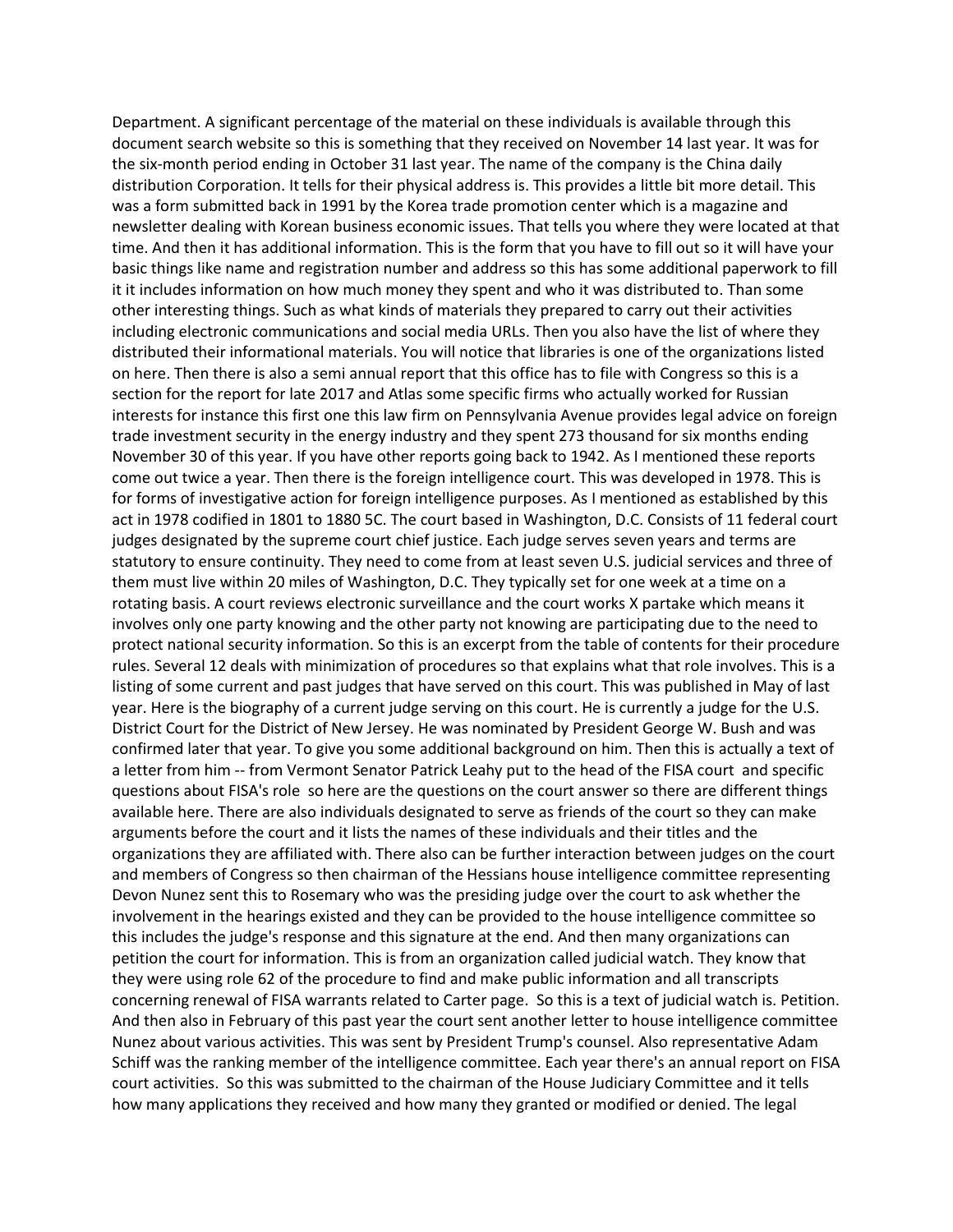authorities for declassify and the actions. They also give you a breakdown of which sections of the code the court received applications for. They will say how many orders were granted or modified or if they were denied and so forth. You can get a real detailed breakdown using these citations. Then the Justice Department has a national security division. This is what their logo looks like. This division was created in March 2006 by the patriot act and it's thought to consolidate the Justice Department national security operations into one entity and they mention that they were protecting the U.S. from threats of national security by pursuing justice through the law and they want to promote greater cooperation between prosecutors and law enforcement agencies an intelligence attorneys in the community. So this individual is the current Assistant Attorney General for the national security division and it tells the responsibilities that he has and provides background on him including where he received his education and then the Justice Department is involved in investigating economic espionage and various sanction related criminal cases. So this is a report that came out in January of last year. It mentions how on January 19 of last year there were a couple individuals who are in the Los Angeles area that were registered or arrested for engaging in mail fraud and wire fraud and money laundering to provide China with access to various high-tech electronic applications. This is a section that describes some of the different things in the division. They have a counterterrorism section and counterterrorism and intelligence. And various other sections. This explains what these offices do. For instance the foreign review staff manages the Justice Department committee on foreign investment in the United States which is required to review certain transactions that could result in controlling the U.S. business by a foreign person to determine their possible impact on U.S. national security. They have other responsibilities as well and this explains what some of the other branches of the Justice Department's national security division dear. This is guidance that they issued in October 2016 on voluntary self disclosures and sanctions investigations involving business organizations. This is reflecting the emphasis on combating national cyber security threats so this is kind of the most taken from the FBI most wanted list which lists various individuals including aliases and nicknames. And then the Justice Department will also regularly indict different individuals for various criminal or terrorist activities this is an indictment that was filed by the U.S. attorney about a month ago. It mentions that they arrested the individuals and Grand Rapids Michigan after checking in for a flight for potentially breaching Somalia and they wanted to join Isis. This has some different information about that. I will get to the criminal complaint so this signature of the special FBI agent that signed off on this as well as the U.S. magistrate Judge. So this is the beginning of the indictment and it tells what section of the code that they violated. So they give you some more information on these individuals. They all lived in Lansing, Michigan. Apparently it mentions back in April 2016 they were foolish enough to post material on Facebook that was pro Isis and violent propaganda. So the FBI was able to analyze their photos and get their drivers license information. So here there is more information on what they wanted to do. They wanted to take a route that would have gone from Grand Rapids to Orlando to Stockholm, Dubai, and then Mogadishu Somalia. One of the suspects was saying he had 500 to contribute toward the airline ticket cost. The Justice Department is also concerned with these matters. There's an office of privacy and civil liberties within this department and they review, oversee, and coordinate privacy operations. They ensure compliance with the privacy act and various other statute. They develop privacy training and they prepare privacy related reporting to the president and Congress. They reviewed the information handling practices to ensure that they are consistent with protecting civil liberties. This individual picture here is the current civil liberties officer. This is an overview of the 1974 privacy act that contains different things there. Here is some guidance they have issued. This will explain what this guidance is. As they mention they want to make sure that unmanned aerial systems operate with the Constitution amendment protections from unreasonable searches and seizures. This is a semi annual report. They prepared it in the second half of fiscal year 2016 for the dates listed below. Now I want to turn to congressional intelligence committees. The U.S. government has used Secret Service money for intelligence operations going back to the George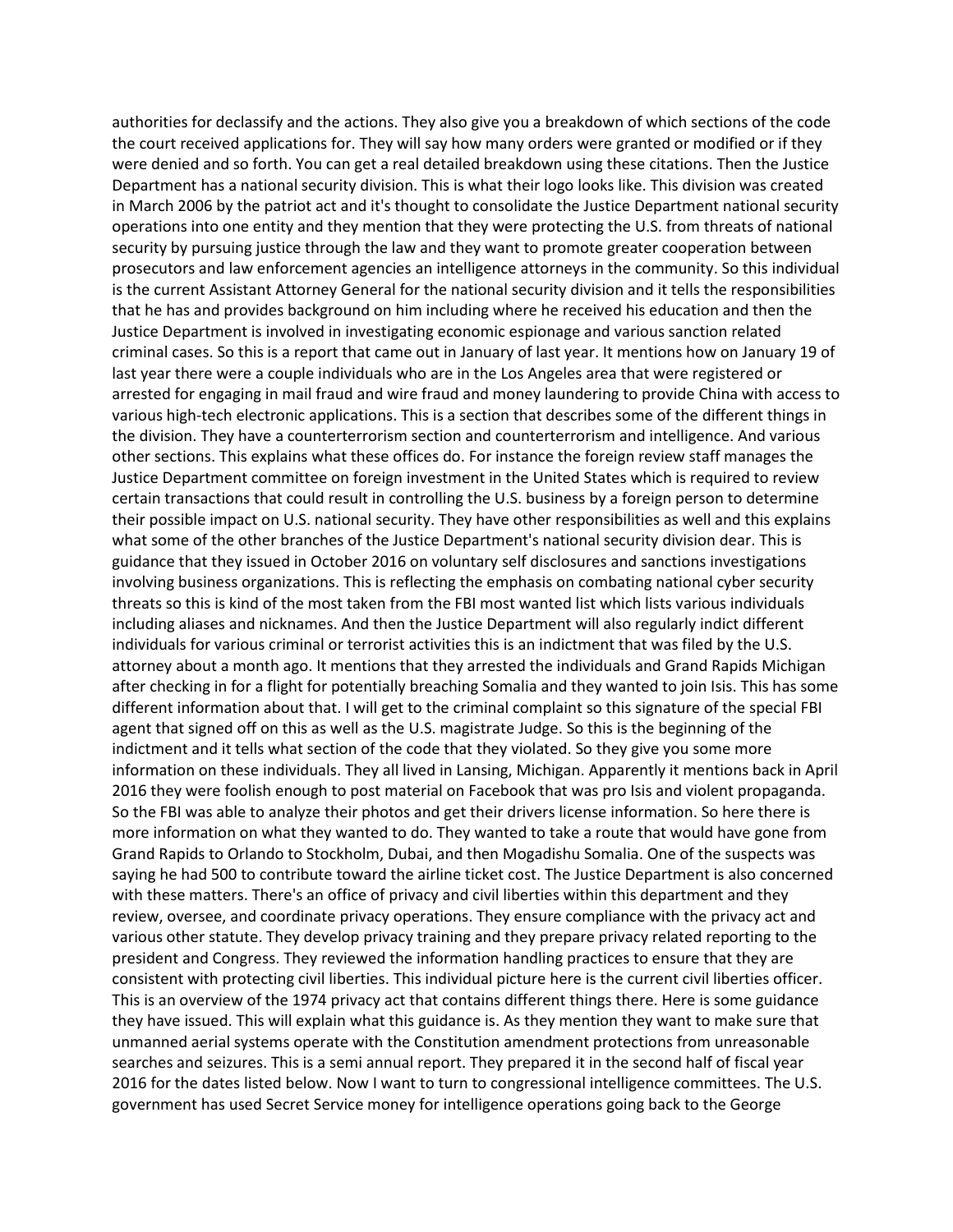Washington administration. In 1947 when the CIA was established it was assigned to armed service committees and defense subcommittees. Even as early as 1948 it was proposed. However actual awareness of the agencies for the committee and subcommittee chairs and ranking members. Staff awareness was limited to senior staff members of these committees that would ensure intelligence agency needs were included in the budget. There were reformed proposals to this oversight but they did not go for nearly 3 decades. And then in the mid-70s with increasing disenchantment with the Vietnam War and Watergate and covert operations that brought about pressure for enhanced reform and congressional oversight. Consequently the Senate intelligence committee was established and in July 1977 the house intelligence committee was established. This is the house intelligence committee which is currently chaired by the California representative Adam Schiff when I prepared the slides a few weeks ago these were the different subcommittees. The names of those committees have since been changed. You will have to go to their website to find the names of the subcommittees. On the right side highlights the intelligence authorization act for 2018 and 2019. This is a letter that the chairman wrote to the White House acting chief of staff director of national intelligence and homeland security department sector for intelligence and analysis. It was expressing concern about what he sees as overstating border threat to security from the Trump administration. This is put out by all congressional committees near the end of the session. Are there any activity reports for each session. This is for the 115th Congress that met in 2017 and 18. So here is the table of contents and you will find out who is on the committee. This provides an oversight of the committee jurisdiction. They may refer to specific pieces with other matters they addressed. This is some sample hearings that they held during 2018 and they felt on held an open hearing. They may get published in the hearings section of info. Here is the intelligence committee. Current members of the committee with the Senate intelligence committee that is responsible for confirming important officials such as the director of national intelligence or the director of the CIA. This is a table of contents from the intelligence authorization act for fiscal year 2017. It will tell you what is covered in specific sections. One of the more recent ones they will provide for additional pay for science technology engineering and mathematics within the committee. Or community. And then this is a hearing that was held on May 9 of last year of the confirmation hearing of Gina Haskel to the CIA director. To have them nominees opening statement how they responded to a questionnaire by presidential nominees and additional pre-and post hearing questions submitted by the committee to director Haskel at her response. There also would have been a closed session as well. This is a hearing that was held on January 29 of this year. This is the threat assessment report the help of public and private sessions of this. The major heads of the intelligence agencies testified before the intelligence committees of both houses and the armed services maybe even the appropriations committees as well. This was the opening statement made by the director of national intelligence. Here is the table of contents for that. It is covering the waterfront to the U.S. and a variety of different technological developments to regional threats from areas such as China and Russia. Here are the comments on influence and operations and this excerpt on Russia and Chinese and Iranian attempts to engage in online influence operations. It also has a resource called an intelligence reference book for other materials. When you understand the legal backgrounds of the intelligence. So here they are defining what covert action is. They mentioned that it process of the public opinion policies or media. Another good source which thankfully we have access to our Congressional research service reports. This includes intelligence matters. This is the opening page. You can see what the most recently uploaded reports are. This is a report that came out in May of last year for the framework for congressional oversight and brief. Here is the table of contents for this report. Here is some contents like that risk assessment and possible questions for Congress to consider. And then here is another report congressional oversight of intelligence background and selected options for for the reform. This is making reference to the 1976 and 1977 establishment of the house and Senate intelligence committees. It is providing earlier background on how they came into existence. So that established the joint